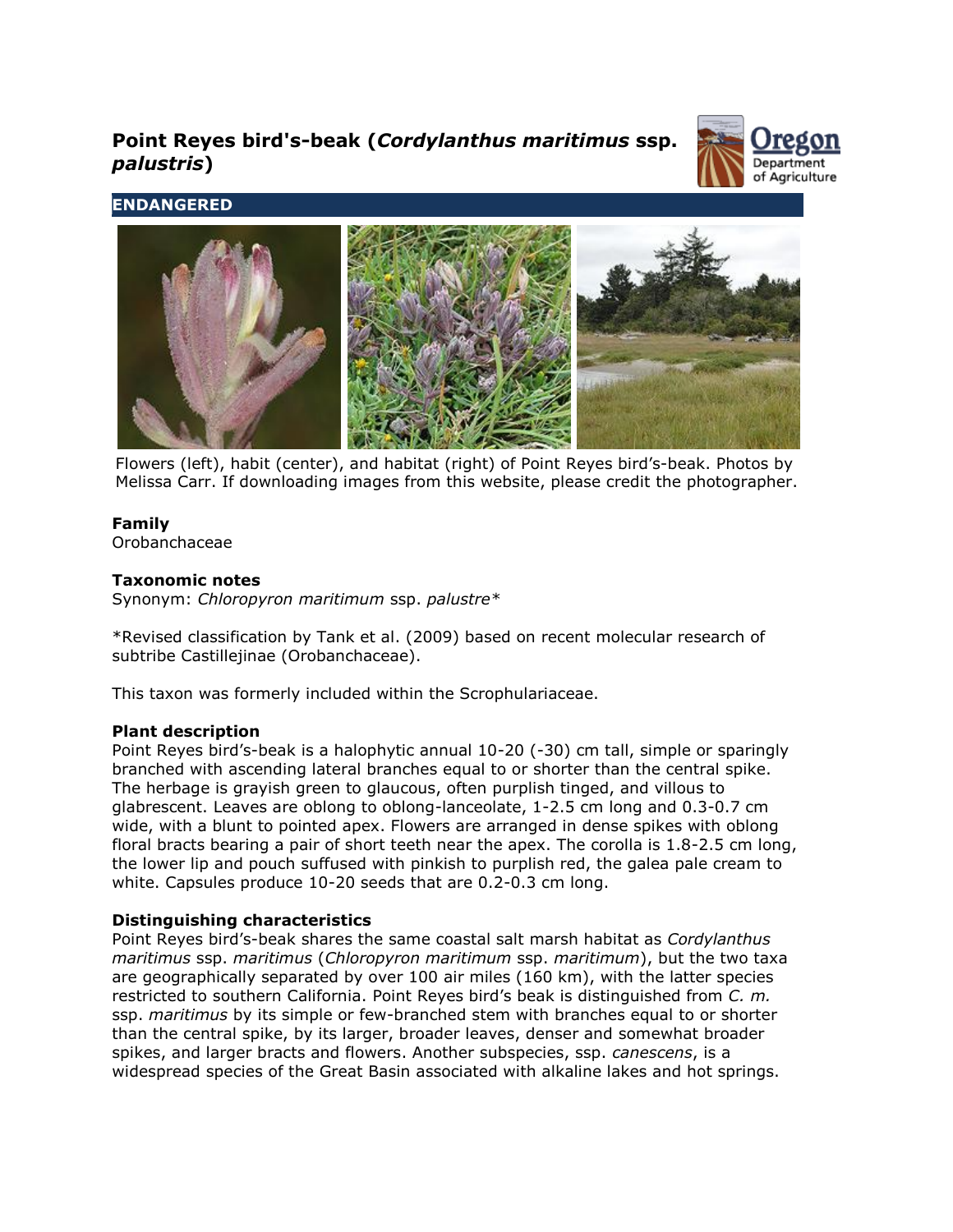#### **When to survey**

Surveys for Point Reyes bird's-beak should be conducted when the species is flowering, from June to October.

## **Habitat**

Point Reye's bird's-beak inhabits the upper end of maritime salt marshes at approximately 2.3-2.6 m (7.5-8.5 ft) above Mean Lower Low Water (MLLW, the mean height of water at the lowest of the daily low tides), in sandy substrates with soil salinity 34-55 ppt, and less than 30% bare soil in summer.

Point Reyes bird's-beak is a hemiparasite, forming root connections with host plants from which it derives some of its resources. Point Reyes bird's-beak is not host-specific, but standard hosts for the species probably include *Salicornia virginica*, *Jaumea carnosa*, *Distichlis spicata*, *Limonium californicum,* and *Deschampsia cespitosa*. Other associated species are *Cuscuta salina, Plantago maritima*, *Hordeum jubatum*, *Juncus gerardii*, *Castilleja ambigua* var. *ambigua*, *Spergularia macrotheca*, *S. canadensis*, *Atriplex patula*, *Carex lyngbyei*, *and Glaux maritima.*

#### **Range**

Point Reyes bird's-beak occurs along the Pacific Coast from Tillamook County in Oregon, south to Santa Clara County, California. In Oregon, the species is restricted to Netarts Bay, Yaquina Bay, and Coos Bay, with the majority of known occurrences located in Coos Bay.

## **Oregon counties**

Coos, Lincoln, Tillamook

#### **Federal status**

Species of Concern

#### **Threats**

The primary threat to Point Reyes bird's-beak is habitat loss due to development. The species is also threatened by off-road vehicle use, water pollution, and habitat alteration due to invasion by non-native *Spartina densiflora*.

#### **Did you know?**

Research indicates that Point Reyes bird's-beak and other hemiparasites help reduce the abundance of competitive dominant plants, promote plant species diversity, and reduce root zone salinity stress in salt marsh communities.

#### **References**

Chuang, T. I. and L. R. Heckard. 1973. Taxonomy of *Cordylanthus* subgenus Hemistegia (Scrophulariaceae). Brittonia 25:135-158.

Clifford, P. M. 2002. Dense-flowered cordgrass (*Spartina densiflora*) in Humboldt Bay, summary and literature review. California State Coastal Conservancy, Oakland, California.

Grewell, B. J. 2008. Hemiparasites generate environmental heterogeneity and enhance species coexistence in salt marshes. Ecological Applications 18:1297-1306.

Kaye, T. 1992. Population monitoring for salt marsh bird's beak, *Cordylanthus maritimus* ssp. *palustris*, Second year summary. Unpublished report for the Bureau of